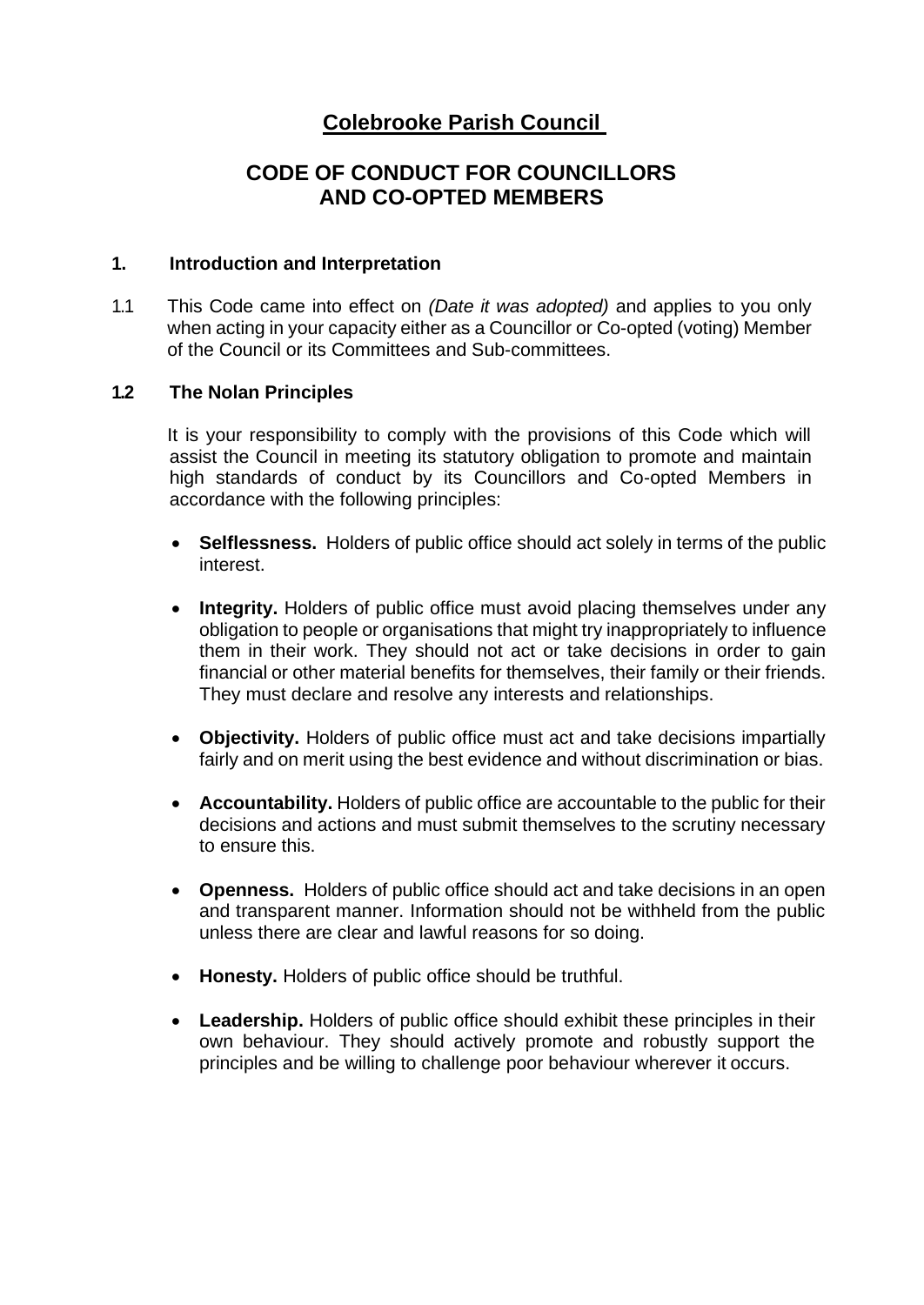## **2. DPIs**

#### 2.1 In this Code:-

A "disclosable pecuniary interest" is an interest within the prescribed descriptions set out below that you have personally, or is an interest of your spouse or civil partner, a person with whom you are living as husband and wife, or a person with whom you are living as if you were civil partners, and you are aware that that other person has the interest:

| Subject           | <b>Prescribed description</b>                               |
|-------------------|-------------------------------------------------------------|
| Employme          | Any employment, office, trade, profession or                |
| nt, office,       | vocation carried on for profit or gain.                     |
| trade,            |                                                             |
| profession        |                                                             |
| or vocation       |                                                             |
| Sponsorshi        | Any payment or provision of any other financial benefit     |
| р                 | (other than from the relevant authority) made or            |
|                   | provided within the relevant period in respect of any       |
|                   | expenses incurred by M in carrying out duties as a          |
|                   | Member, or towards the election expenses of M. This         |
|                   | includes any payment or financial benefit from a trade      |
|                   | union within the meaning of the Trade Union and             |
|                   | Labour Relations (Consolidation) Act 1992.                  |
| Contracts         | Any contract which is made between the relevant             |
|                   | person (or a body in which the relevant person has a        |
|                   | beneficial interest) and the relevant authority-            |
|                   | (a) under which goods or services are to be provided        |
|                   | or works are to be executed; and                            |
|                   | (b) which has not been fully discharged.                    |
| Land              | Any beneficial interest in land which is within the area of |
|                   | the relevant authority.                                     |
| Licences          | Any licence (alone or jointly with others) to occupy land   |
|                   | in the area of the relevant authority for a month or        |
|                   | longer.                                                     |
| Corpora           | Any tenancy where (to M's knowledge)-                       |
| te                | (a) the landlord is the relevant authority; and             |
| Tenanci           | (b) the tenant is a body in which the relevant person       |
| es                | has a beneficial interest.                                  |
| <b>Securities</b> | Any beneficial interest in securities of a body where-      |
|                   | (a) that body (to M's knowledge) has a place of business    |
|                   | or land in the area of the relevant authority; and          |
|                   | $(b)$ either—                                               |
|                   | (i) the total nominal value of the securities exceeds       |
|                   | £25,000 or one hundredth of the total issued share          |
|                   | capital of that body; or                                    |
|                   | if the share capital of that body is of more than<br>(ii)   |
|                   | one class, the total nominal value of the shares            |
|                   | of any one class in which the relevant person               |
|                   | has a beneficial interest exceeds one hundredth             |
|                   | of the total issued share capital of that class.            |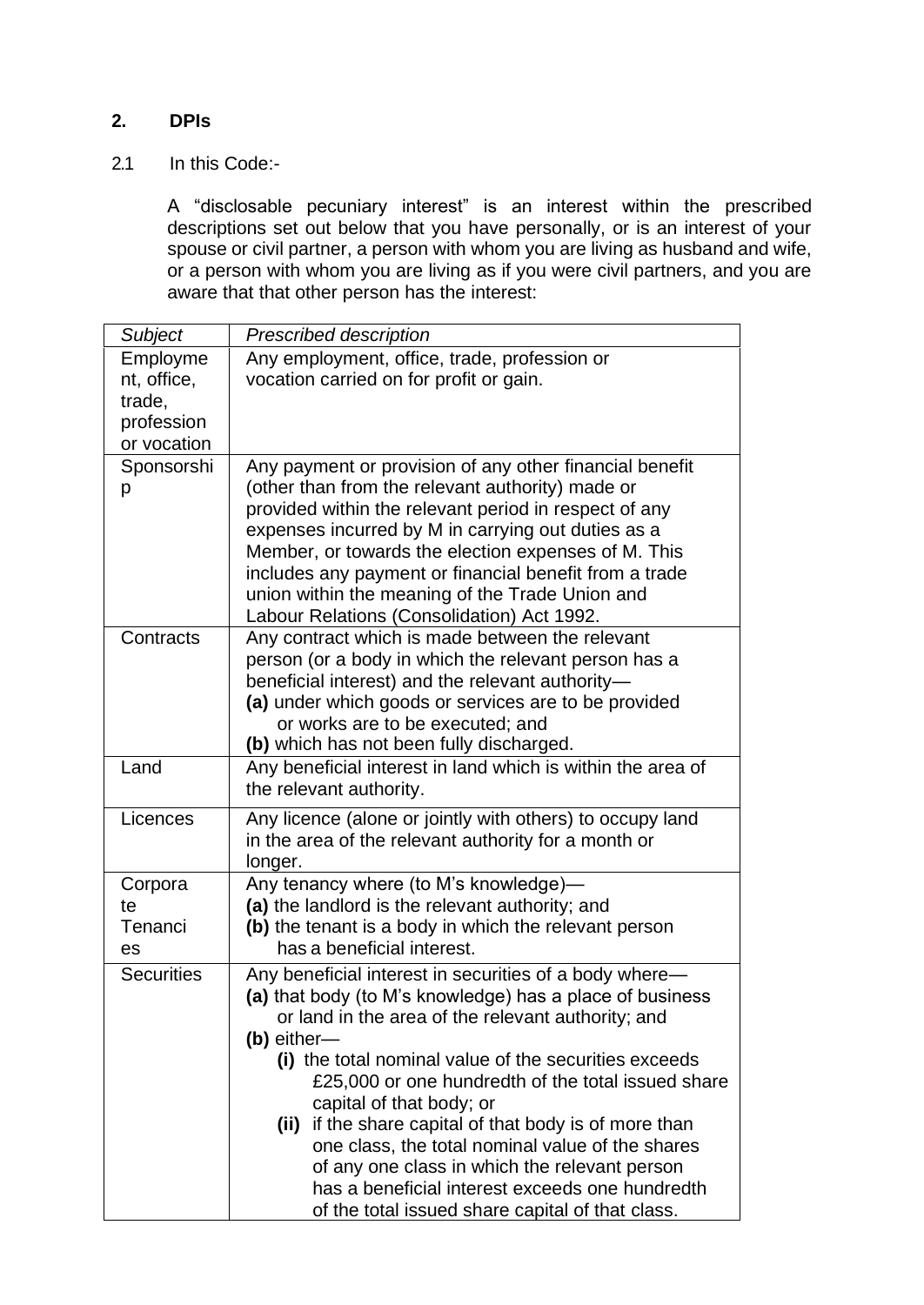These descriptions on interests are subject to the following definitions;

**"the Act"** means the Localism Act 2011;

**"body in which the relevant person has a beneficial interest**" means a firm in which the relevant person is a partner or a body corporate of which the relevant person is a director, or in the securities of which the relevant person has a beneficial interest;

**"director"** includes a member of the Committee of management of an industrial and provident society;

**"land"** includes an easement, servitude, interest or right in or over land which does not carry with it a right for the relevant person (alone or jointly with another) to occupy the land or to receive income;

**"M"** means a Member of a relevant authority;

**"Member"** includes a Co-opted Member;

**"relevant authority"** means the authority of which M is a Member;

**"relevant period"** means the period of 12 months ending with the day on which M gives a notification for the purposes of section 30(1) or section 31 (7), as the case may be, of the Act;

**"relevant person"** means M or any other person referred to in section 30(3)(b) of the Act;

**"securities"** means shares, debentures, debenture stock, loan stock, bonds, units of a collective investment scheme within the meaning of the Financial Services and Markets Act 2000 and other securities of any description, other than money deposited with a building society.

**"meeting"** means any meeting of:-

- (a) the Council;
- (b) the Executive of the Council;
- (c) any of the Council's or its Executive's Committees, Sub-committees, joint committees, joint Sub-committees or area committees, including any site visit authorised by the Council, the Executive or any of the aforementioned Committees.
- 2.2 This Code does not cover matters in respect of which the Localism Act 2011 specifically provides that criminal sanctions will apply.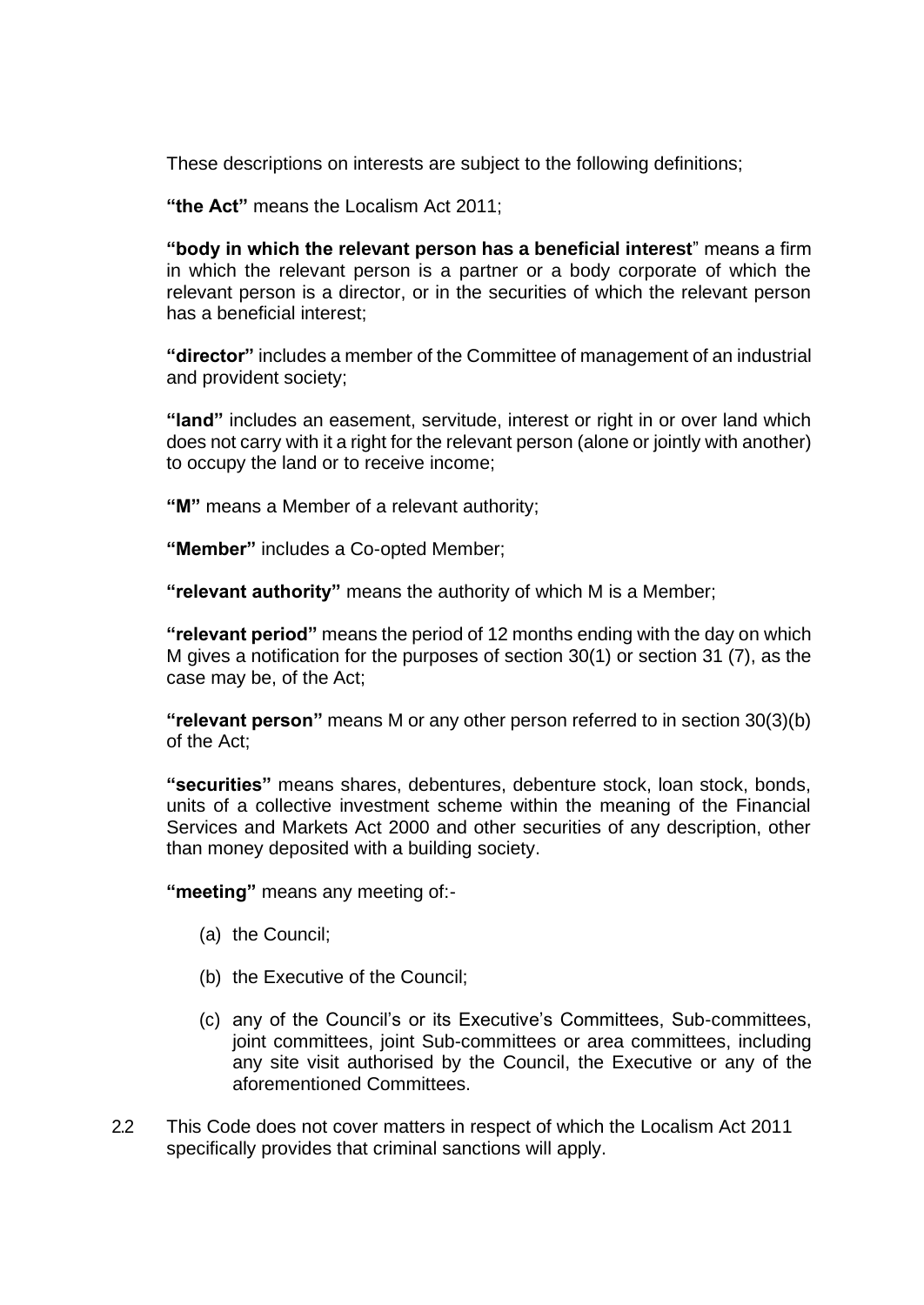2.3 A failure of a Councillor or Co-opted Member to comply with this Code is notto be dealt with otherwise than in accordance with arrangements approved by the Council under which allegations of such failure can be investigated and decisions on such allegations can be made. In particular, a decision is not invalidated just because something that occurred in the process of making the decision involved a failure by a Councillor or Co-opted Member to comply with the Code.

### **3. General Obligations**

- 3.1 You must treat others with respect.
- 3.2 You must not:-
- (a) do anything which may cause the Council to breach any of the equality enactments;
	- (b) bully or harass any person;

"bully" (and bullying) may be characterised as:

- offensive, intimidating, malicious or insulting behaviour; or
- an abuse or misuse of power in a way that intends to undermine, humiliate, criticise unfairly or injure someone.

"harass" (and harassment) may be characterised as: unwanted conduct which has the purpose or effect of violating an individual's dignity or creating an intimidating, hostile, degrading, humiliating or offensive environment for an individual.

- (c) intimidate or attempt to intimidate any person who is or is likely to be:-
	- (i) a complainant,
	- (ii) a witness, or
	- (iii) involved in the administration of any investigation or proceedings,

in relation to an allegation that a Councillor or Co-opted Member (including yourself) has failed to comply with this code of conduct; or

- (d) do anything which compromises or is likely to compromise the impartiality of those who work for, or on behalf of, the Council.
- 3.3 You must not:-
	- (a) disclose information given to you in confidence by anyone, or information acquired by you which you believe, or ought reasonably to be aware, is of a confidential nature, except where:-
		- (i) you have the consent of a person authorised to give it;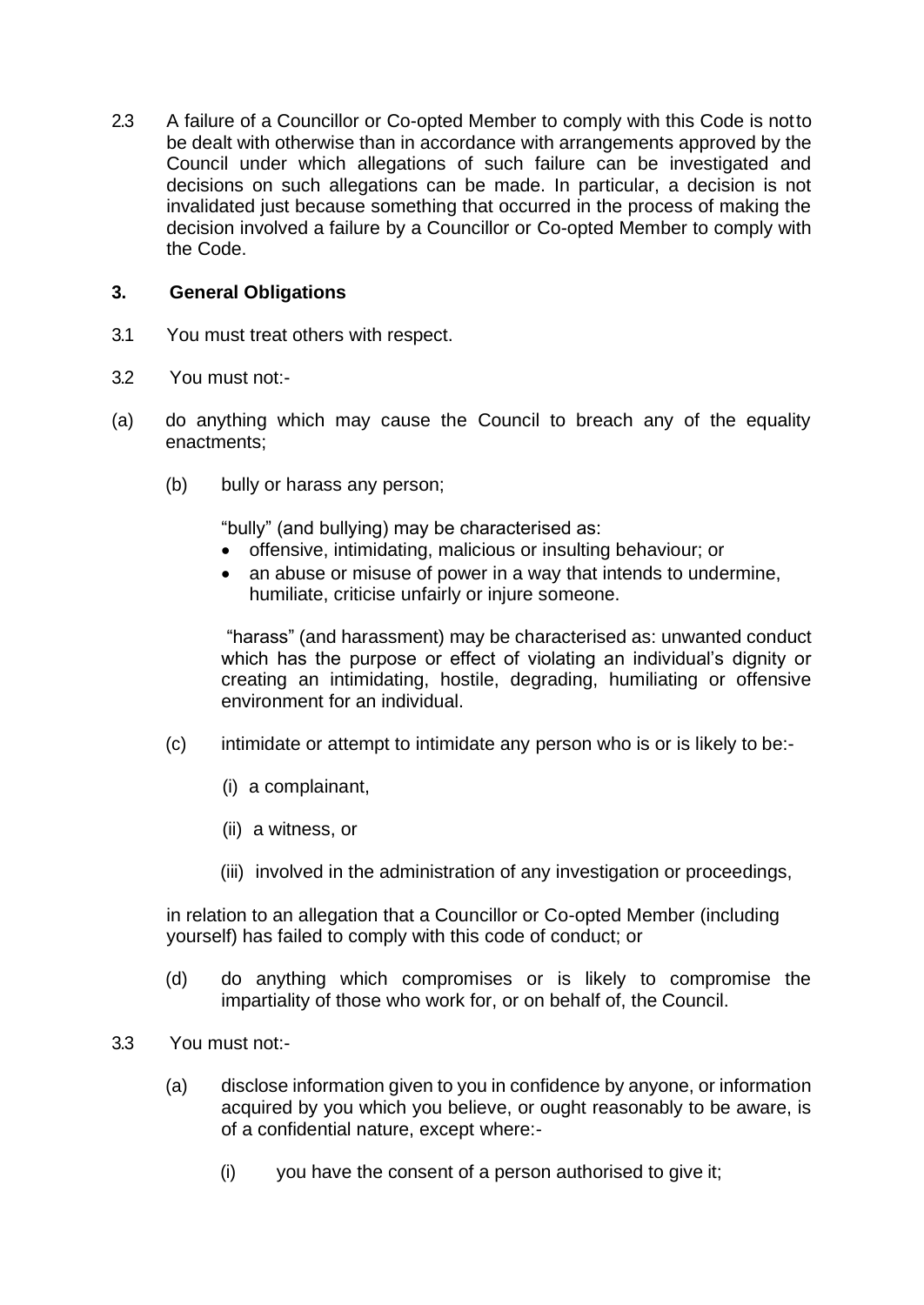- (ii) you are required by law to do so;
- (iii) the disclosure is made to a third party for the purpose of obtaining professional advice provided that the third party agrees not to disclose the information to any other person; or
- (iv) the disclosure is:-
	- (aa) reasonable and in the public interest; and
	- (bb) made in good faith and in compliance with the reasonable requirements of the Council; or
- (b) prevent another person from gaining access to information to which that person is entitled by law.
- 3.4 You must not conduct yourself in a manner which could reasonably be regarded as bringing your office or the Council into disrepute, or in a manner which is contrary to the Council's duty to promote and maintain high standards of conduct by Councillors and Co-opted Members.
- 3.5 You:-
	- (a) must not use or attempt to use your position as a Councillor or Co-opted Member improperly to confer on or secure for yourself or any other person, an advantage or disadvantage; and
	- (b) must, when using or authorising the use by others of the Council's resources:-
		- (i) act in accordance with the Council's reasonable requirements;
		- (ii) ensure that such resources are not used improperly for political purposes (including party political purposes); and
	- (c) must have regard to any applicable Local Authority Code of Publicity made under the Local Government Act 1986.
- 3.6 When reaching decisions on any matter you must have regard to any relevant advice provided to you by the Council's Responsible Officer where that Officer is acting pursuant to their statutory duties.
- 3.7 You must give reasons for all decisions in accordance with any statutory requirements and any reasonable additional requirements imposed by the Council.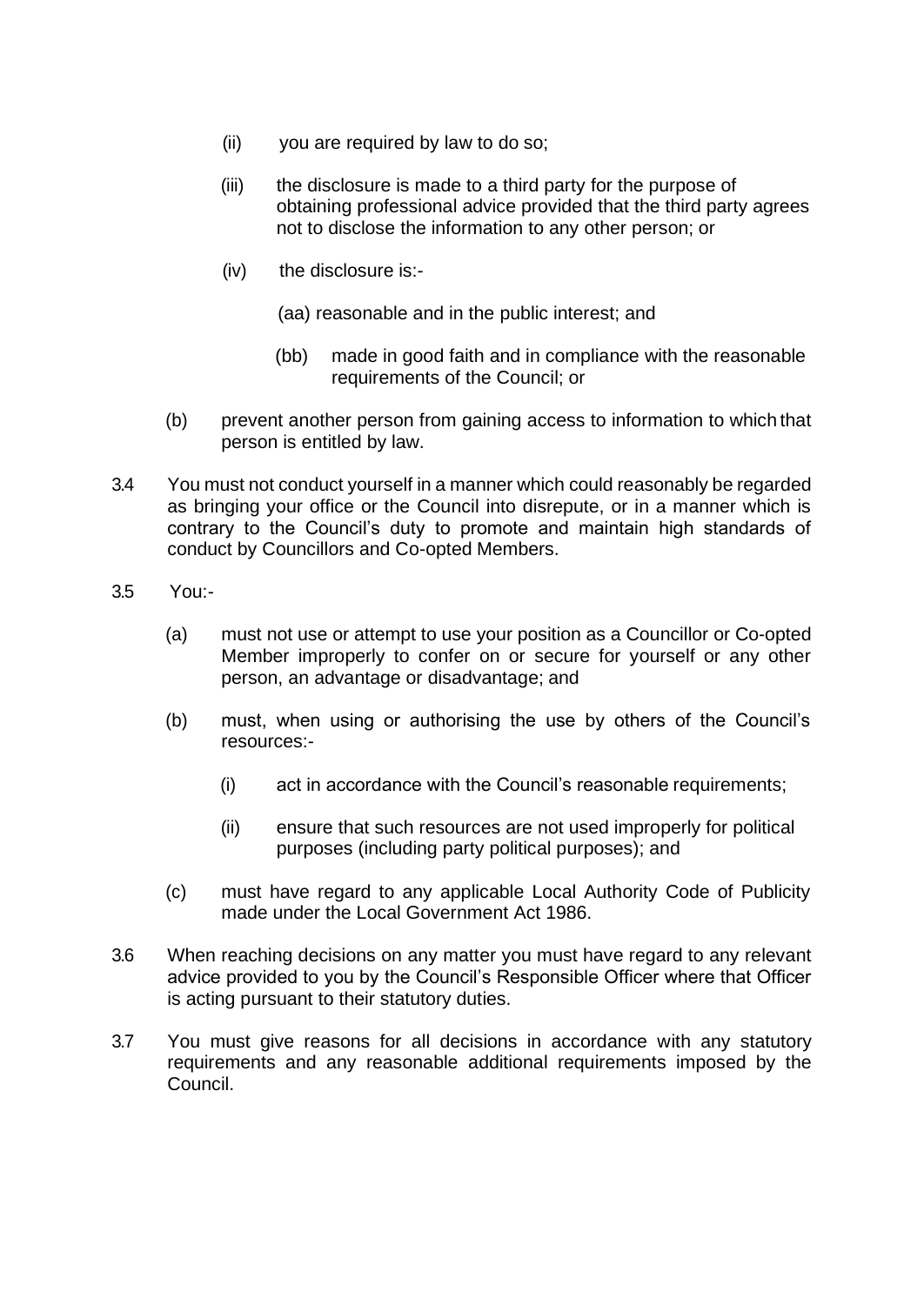#### **4. Predetermination**

- 4.1 Where you have been involved in campaigning in your political role on an issue which does not impact on your personal and/or professional life you should not be prohibited from participating in a decision in your political role as a Councillor.
- 4.2 However you should not place yourself under any financial or other obligation to outside organisations that might seek to influence you in the performance of your official duties.
- 4.3 When making decisions you must consider the matter with an open mind and on the facts before the meeting at which the decision is to be made.
- 4.4 If a Councillor considers that they could be biased or they have predetermined their position to a decision, he or she should disclose this and should not take part in the decision making process whenever it becomes apparent that the matter is being considered.

#### **5. Registration**

5.1 The Monitoring Officer of Mid Devon District Council must, by law, establish and maintain a register of interests, open for inspection by the public at the Council's offices and publicly accessible on our website:

<https://democracy.middevon.gov.uk/mgMemberIndex.aspx?bcr=1>

- 5.2 You must, before the end of 28 days beginning with the day on which you became a Councillor or Co-opted Member of the Council, notify the Monitoring Officer of any disclosable pecuniary interests which you have at the time when the notification is given. You should be aware that these interests include those of your spouse or civil partner, a person with whom you are living as husband or wife or a person with whom you are living as if they were a civil partner so far as you are aware of the interests of that person. These interests will then be entered on the register of interests.
- 5.3 Where you become a Councillor or Co-opted Member of the Council as a result of re-election or re-appointment, paragraph 5.2 applies only as regards disclosable pecuniary interests not entered in the register when thenotification is given.

#### **6. Participation with a DPI**

6.1 Subject to paragraphs 8.1 to 8.4 (*dispensations),* if you are present at any meeting and you are aware that you have a disclosable pecuniary interest in any matter that will be, or is being, considered at that meeting, you must, irrespective of whether that interest has been registered: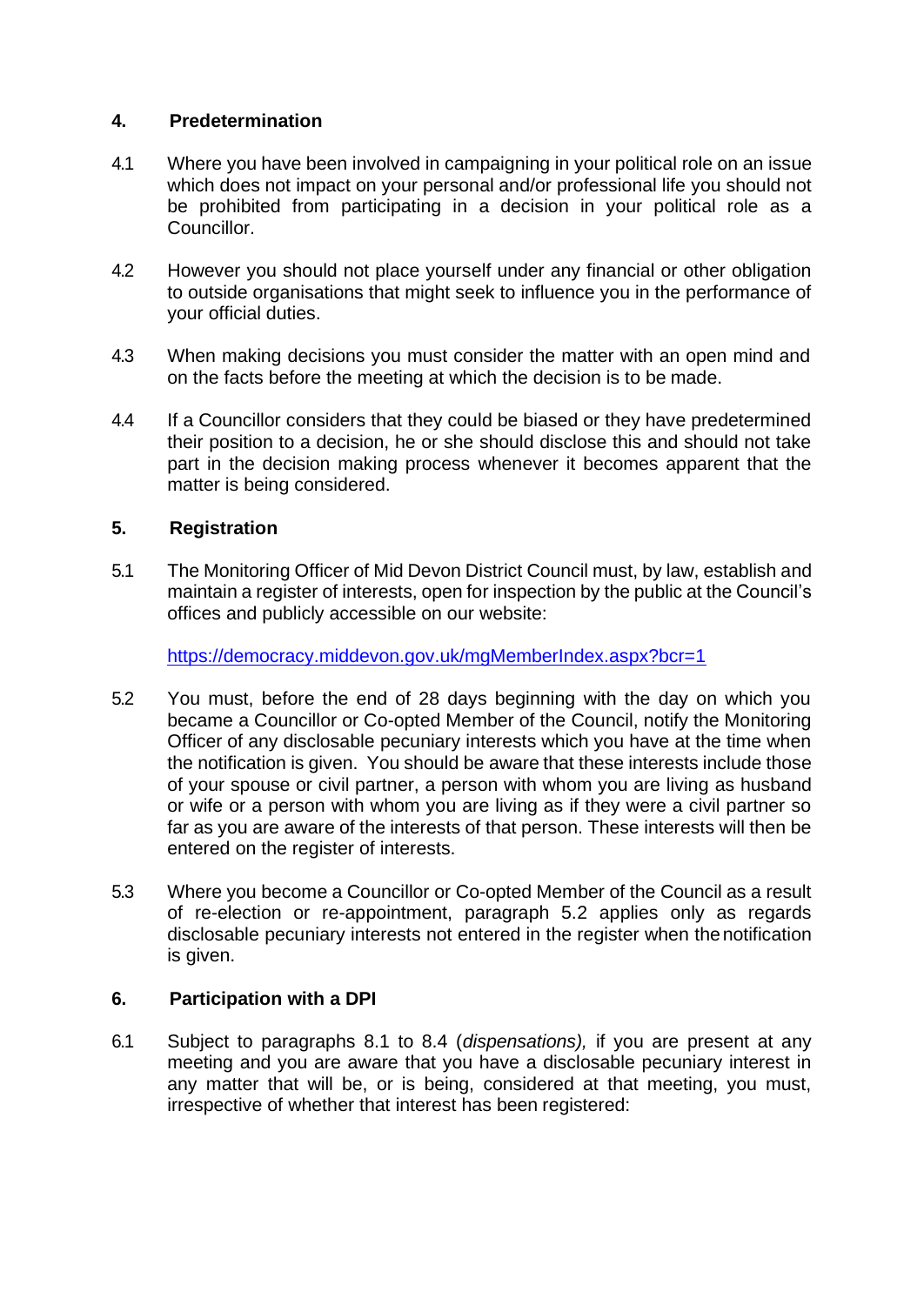- (a) disclose the nature of the interest to the meeting (or, if it is a sensitive interest as described in paragraph 9 below, disclose merely the factthat it is a disclosable pecuniary interest);
- (b) not participate in any discussion or vote regarding that matter; and
- (c) withdraw immediately from the room or chamber (including the public gallery) where the meeting considering that matter is being held.

Where you have not previously notified the Monitoring Officer at Mid Devon District Council of that disclosable pecuniary interest you must do so within 28 days of the date of the meeting at which it became apparent.

- 6.2 Subject to paragraphs 8.1 to 8.4 (*dispensations),* if you are aware that you have a disclosable pecuniary interest in any matter on which either:
	- (a) you are authorised to make decisions, or
	- (b) you are consulted by an Officer discharging powers delegated to them,

you must not, in relation to (a) above, take any decision on that matter or, in relation to (b) above, participate in any consultation with such Officer in respect of that matter.

Where you have not previously notified the Proper Officer of that disclosable pecuniary interest you must do so within 28 days of the date on which it became apparent.

- 6.3 You may participate in any business of the Council where that business relates to the Council's functions in respect of:-
	- (a) housing, where you are a tenant of your authority provided that those functions do not relate particularly to your tenancy or lease;
	- (b) school meals or school transport and travelling expenses, where you are a parent or guardian of a child in full-time education, or are a parent governor of a school, unless it relates particularly to the school which the child attends;
	- (c) statutory sick pay under Part XI of the Social Security Contributions and Benefits Act 1992, where you are in receipt of, or are entitled to the receipt of, such pay;
	- (d) an allowance, payment or indemnity given to Councillors or Co-opted **Members**
	- (e) any ceremonial honour given to Councillors; and
	- (f) setting Council Tax or a precept under the Local Government Finance Act 1992.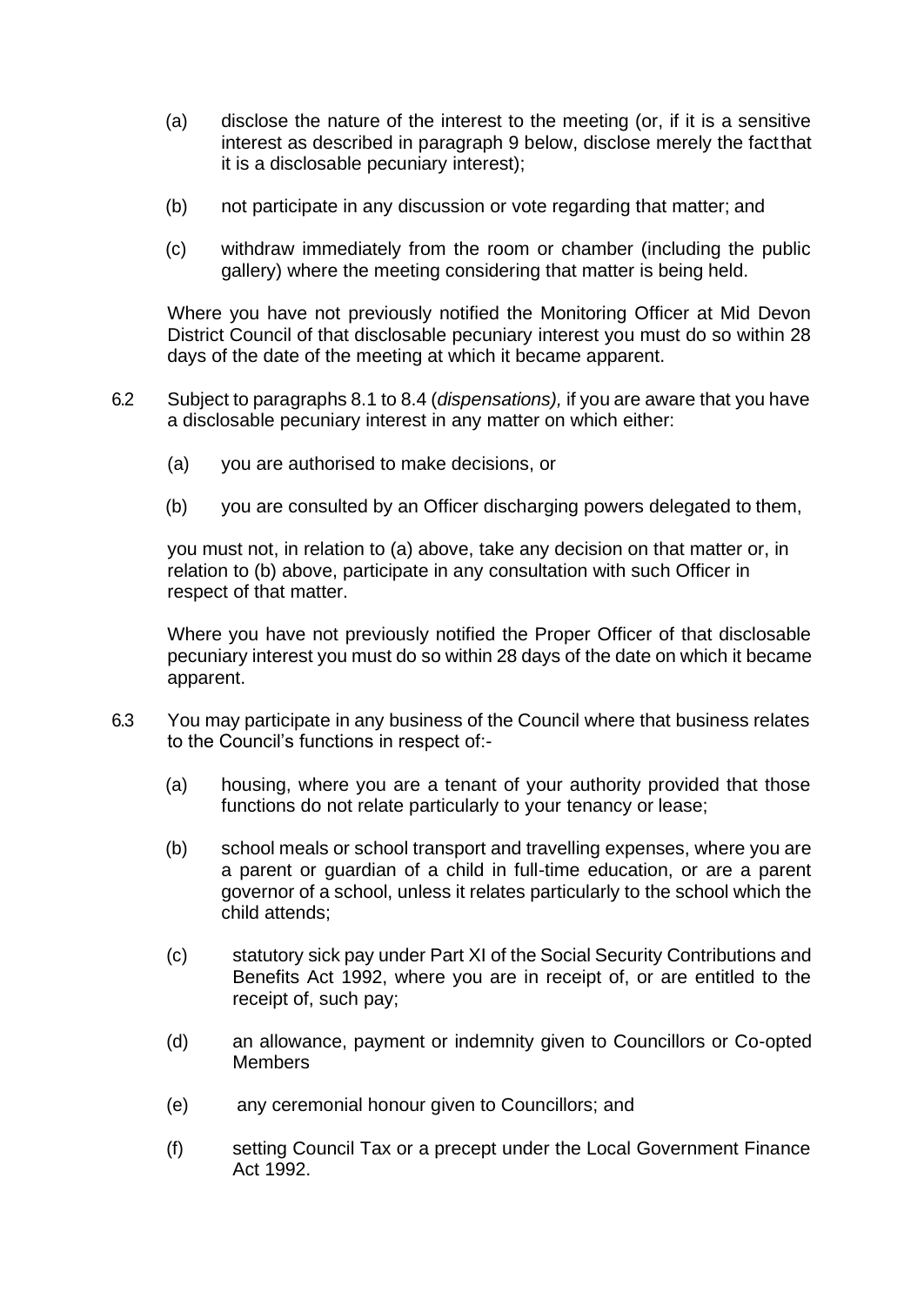#### **7. Gifts and Hospitality**

- 7.1 As a Councillor or Co-opted Member of the Council you must avoid accepting any gift, hospitality or other favour which could give the impression of compromising your integrity, honesty or objectivity. In particular, you
	- (a) should avoid any behaviour which might reasonably be seen as motivated by personal gain;
	- (b) should exercise caution in accepting any gifts or hospitality which are (or which you might reasonably believe to be) offered to you because you are a Councillor or Co-opted Member;
	- (c) should never accept significant gifts or hospitality (i.e. anything with a value of *£(value)* or more) from suppliers or contractors seeking to acquire or develop business with the Council; and
	- (d) must, within 28 days of receipt or acceptance, notify the Proper Officer of any gift you receive or hospitality you accept (of a value of *£(Value)*  or more).

#### **8. Dispensations**

- 8.1 A Councillor or Co-opted Member with a disclosable pecuniary interest in a matter may submit a written request to the Proper Officer for the grant of a dispensation allowing that Councillor or Co-opted Member to participate in any discussion and/or vote on that matter at a meeting.
- 8.2 The Proper Officer may, after having had regard to all relevant circumstances, grant a dispensation to the Councillor or Co-opted Member only if, he considers that without the dispensation:
	- (a) the number of persons prohibited from participating in any particular business in relation to the matter would be so great a proportion of the body transacting the business as to impede the transaction of that business.
- 8.3 The Standards Committee of Mid Devon District Council may, after having had regard to all relevant circumstances, grant a dispensation to the Councillor or Co-opted Member only if, the Committee considers that:
	- (a) without the dispensation the representation of different political groups on the body transacting the particular business would be so upset as to alter the likely outcome of any vote relating to that business, or